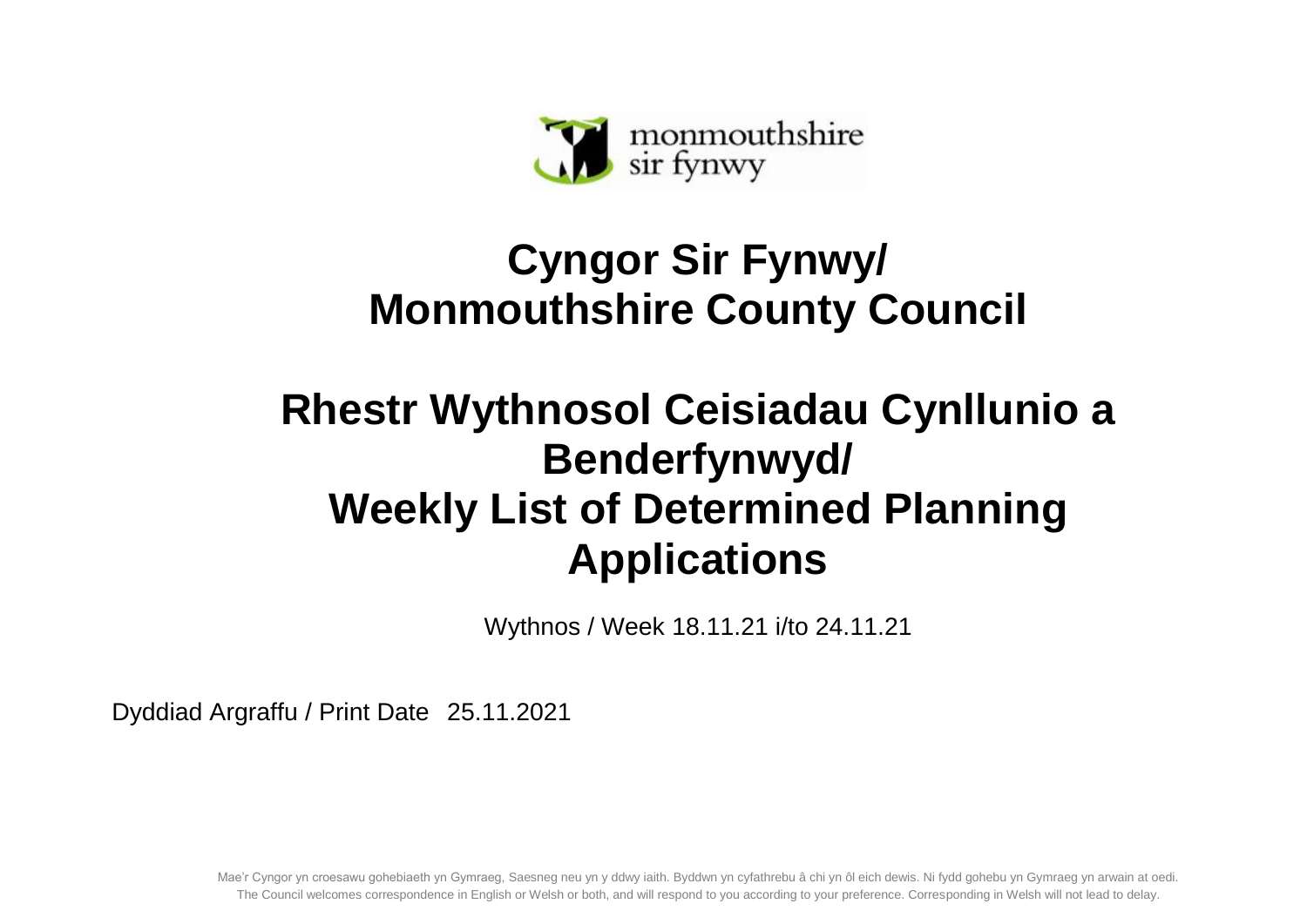| Ward/Ward                                                                                   | <b>Rhif Cais/</b><br><b>Application</b><br><b>Number</b> | Disgrifia d o'r<br>Datblygiad/<br><b>Development</b><br><b>Description</b>                                                                               | <b>Cyfeiriad Safle/</b><br><b>Site Address</b>                                                             | Penderfyniad/<br><b>Decision</b> | Dyddiad y<br>Penderfyniad/<br><b>Decision Date</b> | Lefel Penderfyniad/<br><b>Decision Level</b> |
|---------------------------------------------------------------------------------------------|----------------------------------------------------------|----------------------------------------------------------------------------------------------------------------------------------------------------------|------------------------------------------------------------------------------------------------------------|----------------------------------|----------------------------------------------------|----------------------------------------------|
| <b>Llanfoist</b><br>Fawr<br>Plwyf/ Parish:<br><b>Llanfoist Fawr</b><br>Community<br>Council | DM/2019/00635                                            | Variation of condition<br>no.1 of planning appeal<br>decision<br>(DC/2012/00083)                                                                         | The Bridge Inn<br>Merthyr Road<br>Llanfoist<br>Abergavenny<br>Monmouthshire<br>NP7 9LH                     | Approve                          | 23.11.2021                                         | <b>Delegated Panel</b>                       |
| Lansdown<br>Plwyf/ Parish:<br>Abergavenny<br><b>Town Council</b>                            | DM/2021/01091                                            | Building of pre-cast<br>concrete garage within<br>the curtilage of the<br>property.                                                                      | 47 Highfield<br>Crescent<br>Abergavenny<br>Monmouthshire<br>NP7 6DA                                        | Approve                          | 22.11.2021                                         | <b>Delegated Officer</b>                     |
| Overmonnow<br>Plwyf/ Parish:<br>Monmouth<br><b>Town Council</b>                             | DM/2021/01552                                            | <b>Erection of Timber</b><br><b>Garden Summerhouse</b><br>and Tool shed/Workshop<br>in garden of listed<br>building.                                     | 20 Drybridge Street<br>Monmouth<br>Monmouthshire<br><b>NP25 5AD</b>                                        | Approve                          | 24.11.2021                                         | <b>Delegated Officer</b>                     |
| <b>Llanover</b><br>Plwyf/ Parish:<br>Llanarth<br>Community<br>Council                       | DM/2021/01028                                            | Non-material<br>amendment to<br>DC/2016/01019 -<br>Addition of 6 veluxes to<br>the barn. (There were<br>already several roof<br>lights in the barn roof) | Hendy Farm<br>Handy Lane<br><b>Great Oak</b><br>Bryngwyn<br><b>Usk</b><br>Monmouthshire<br><b>NP15 2DD</b> | Approve                          | 24.11.2021                                         | <b>Delegated Officer</b>                     |
| <b>Llanover</b><br>Plwyf/ Parish:<br>Llanover                                               | DM/2021/01791                                            | Sheltered sheep pen(s).                                                                                                                                  | Land North Of<br>Lonesome Farm<br>King Road<br>Coed Morgan                                                 | Acceptable                       | 18.11.2021                                         | <b>Delegated Officer</b>                     |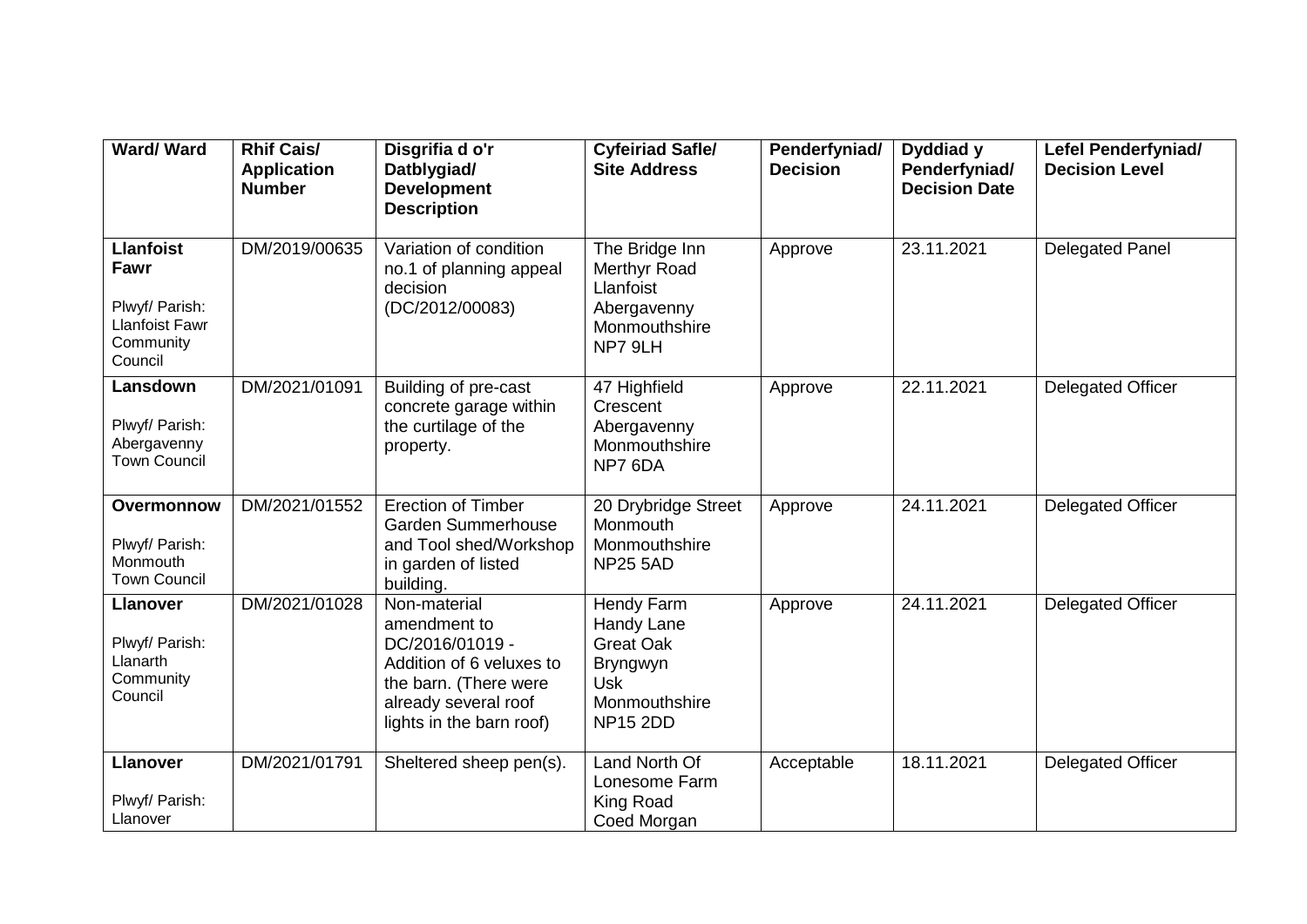| Community<br>Council                                                                 |               |                                                                                                                                                                                                                                                                                                                                                                            | Monmouthshire                                                                                                        |         |            |                          |
|--------------------------------------------------------------------------------------|---------------|----------------------------------------------------------------------------------------------------------------------------------------------------------------------------------------------------------------------------------------------------------------------------------------------------------------------------------------------------------------------------|----------------------------------------------------------------------------------------------------------------------|---------|------------|--------------------------|
| <b>Mitchel Troy</b><br>Plwyf/ Parish:<br><b>Mitchel Troy</b><br>Community<br>Council | DM/2021/01184 | The proposal is to<br>construct a two storey<br>extension on the north<br>east elevation. The<br>proposed two storey<br>extension will be<br>constructed with a<br>section of flat roof and<br>pitched roof. There will<br>be dormer windows in<br>the first floor.                                                                                                        | Former Site Of<br><b>Upper House Farm</b><br>Bryngwyn Road<br><b>Jingle Street</b><br>Wonastow<br>Monmouthshire      | Approve | 22.11.2021 | <b>Delegated Officer</b> |
| <b>Mitchel Troy</b><br>Plwyf/ Parish:<br><b>Mitchel Troy</b><br>Community<br>Council | DM/2021/01444 | Discharge of conditions 3<br>(Lighting), 4 (Ecological<br>Enhancement) and 5<br>(Non-licenced Method<br>Statement) of planning<br>consent DM/2020/01510.                                                                                                                                                                                                                   | Little Box Cottage<br>Monmouth Road<br>Lydart<br><b>Mitchel Troy</b><br>Monmouth<br>Monmouthshire<br><b>NP25 4RL</b> | Approve | 22.11.2021 | <b>Delegated Officer</b> |
| <b>Mitchel Troy</b><br>Plwyf/ Parish:<br><b>Mitchel Troy</b><br>Community<br>Council | DM/2021/01826 | I require a certificate for<br>a small permitted<br>development which<br>comprises of a small<br>house utility extension.<br>The extension was<br>discussed with MCC<br>planning at the time of<br>the building regulations<br>application who agreed it<br>was a permitted<br>development (2015),<br>however no certificate<br>was issued. The<br>extension was built and | <b>Quarry Farm</b><br>Red Wern Road<br>Lydart<br><b>Mitchel Troy</b><br><b>NP25 4RL</b>                              | Approve | 22.11.2021 | <b>Delegated Officer</b> |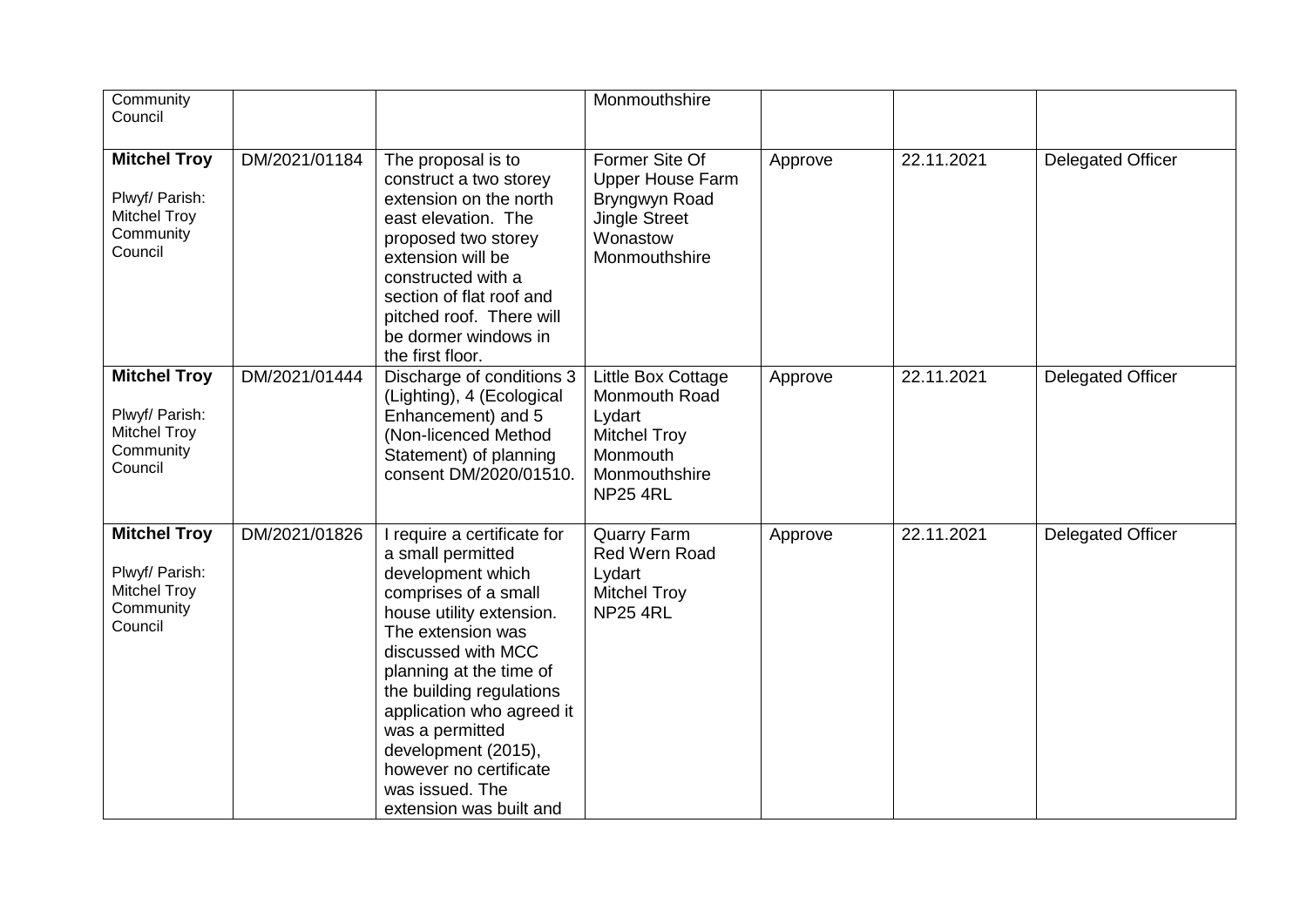|                                                                         |               | signed off by MCC<br>building control. I now<br>require a certificate<br>urgently as part of the<br>sale of the property as it<br>has been requested by<br>the purchasers solicitor. |                                                                                                                                           |                          |            |                          |
|-------------------------------------------------------------------------|---------------|--------------------------------------------------------------------------------------------------------------------------------------------------------------------------------------|-------------------------------------------------------------------------------------------------------------------------------------------|--------------------------|------------|--------------------------|
| <b>Llanbadoc</b><br>Plwyf/ Parish:<br>Llanbadoc<br>Community<br>Council | DM/2021/00547 | Retrospective planning<br>application for the<br>temporary stationing of<br>an agricultural worker's<br>mobile home                                                                  | Meadowbank Farm<br>Cefn Mawr Lane<br>Monkswood<br><b>NP15 1PX</b>                                                                         | Application<br>Withdrawn | 23.11.2021 | <b>Delegated Officer</b> |
| <b>Llanbadoc</b><br>Plwyf/ Parish:<br>Llanbadoc<br>Community<br>Council | DM/2021/01589 | Proposed single storey<br>extension to rear of<br>building.                                                                                                                          | 1 Alexandra Place<br>A472 Pantypwyddyn<br><b>Farm To Little</b><br>Henrhiw<br>Monkswood<br><b>Usk</b><br>Monmouthshire<br><b>NP15 1QJ</b> | Approve                  | 23.11.2021 | <b>Delegated Officer</b> |
| <b>Llanbadoc</b><br>Plwyf/ Parish:<br>Llanbadoc<br>Community<br>Council | DM/2021/01598 | Proposed oak gazebo to<br>rear of the property                                                                                                                                       | <b>Island House</b><br>A472 Woodside<br>Llanbadoc<br><b>Usk</b><br>Monmouthshire<br><b>NP15 1SY</b>                                       | Approve                  | 24.11.2021 | <b>Delegated Officer</b> |
| Raglan<br>Plwyf/ Parish:<br>Raglan<br>Community<br>Council              | DM/2021/00106 | Proposed extension &<br>alterations to existing<br>garage to create hobby<br>room, garden store &<br>home office.                                                                    | Ashmead<br>Lower Raglan Road<br>Llangovan<br><b>Monmouth</b><br>Monmouthshire<br><b>NP25 4BT</b>                                          | Approve                  | 23.11.2021 | <b>Delegated Officer</b> |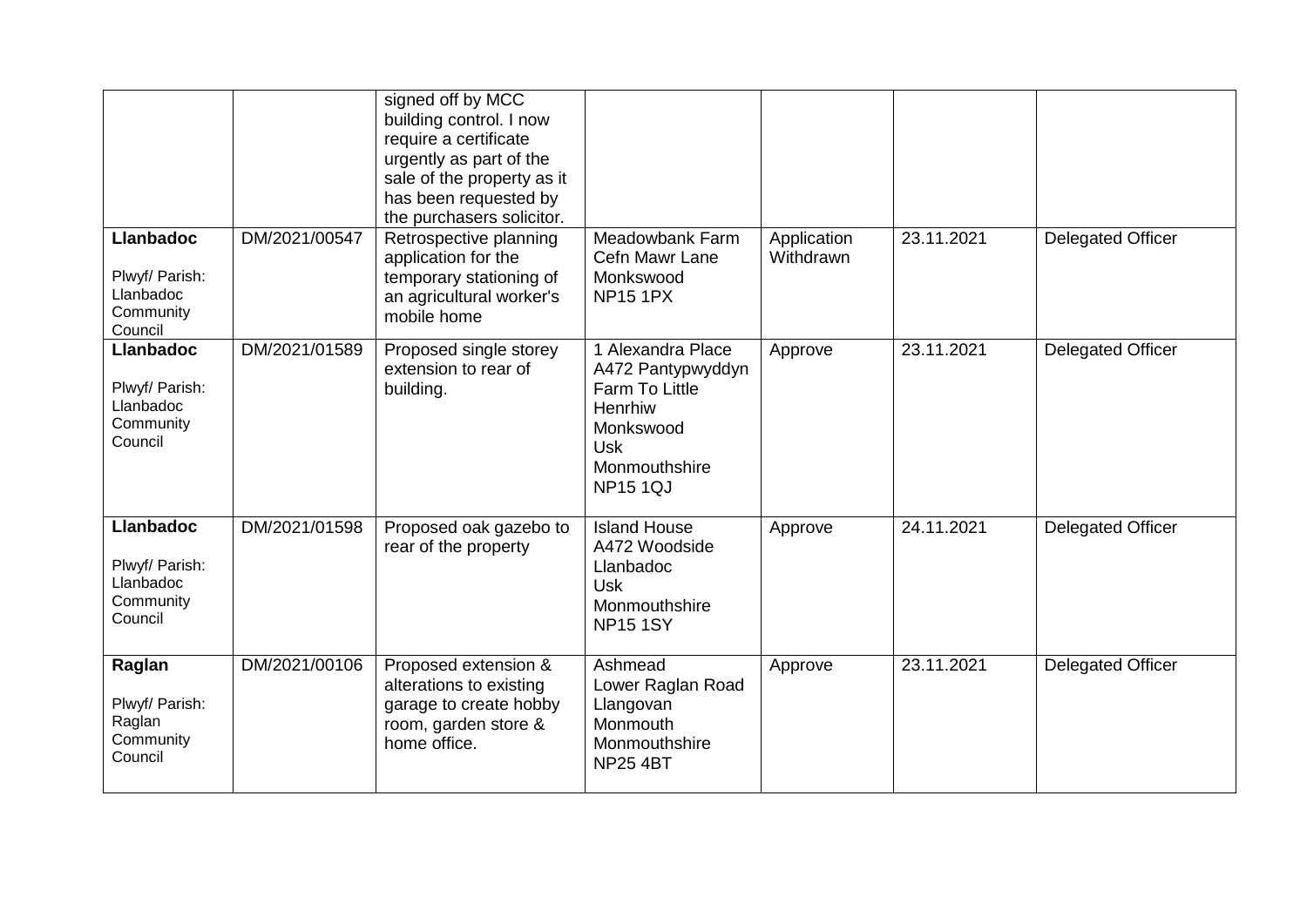| Raglan<br>Plwyf/ Parish:<br>Raglan<br>Community<br>Council                                           | DM/2021/00555 | Non material<br>amendments (revised<br>siting of building and<br>additional doors) in<br>relation to planning<br>consent DM/2021/00460 | Cefn Tilla Court<br>Cefn Tilla Road<br>Llandenny<br>Usk<br><b>NP15 1DG</b>                               | Approve                  | 24.11.2021 | <b>Delegated Officer</b> |
|------------------------------------------------------------------------------------------------------|---------------|----------------------------------------------------------------------------------------------------------------------------------------|----------------------------------------------------------------------------------------------------------|--------------------------|------------|--------------------------|
| <b>Trellech</b><br><b>United</b><br>Plwyf/ Parish:<br><b>Trellech United</b><br>Community<br>Council | DM/2021/01274 | Single storey side<br>extension and detached<br>garages.                                                                               | Noddfa<br>Farm Road<br>Lydart<br><b>Mitchel Troy</b><br>Monmouth<br><b>NP25 4RN</b>                      | Approve                  | 18.11.2021 | <b>Delegated Officer</b> |
| <b>Usk</b><br>Plwyf/ Parish:<br>Usk Town<br>Council                                                  | DM/2021/01437 | Addition of enclosed<br>front porch and flat roof<br>rear extension.                                                                   | 1A Ladyhill<br><b>Usk</b><br>Monmouthshire<br><b>NP15 1SH</b>                                            | Approve                  | 22.11.2021 | <b>Delegated Officer</b> |
| <b>Usk</b><br>Plwyf/ Parish:<br>Usk Town<br>Council                                                  | DM/2021/01637 | Reduction in size of Lime<br>tree in front garden.                                                                                     | Priory Lodge<br>41 Maryport Street<br><b>Usk</b><br>Monmouthshire<br><b>NP15 1AE</b>                     | Approve                  | 23.11.2021 | <b>Delegated Officer</b> |
| Llangybi<br>Fawr<br>Plwyf/ Parish:<br><b>Llantrisant Fawr</b><br>Community<br>Council                | DM/2021/01157 | Entrygland to be installed<br>in cabin wall (proposed<br>ctil).                                                                        | Communication<br><b>Station At</b><br>Graig Olway Farm<br><b>Usk Road</b><br><b>Usk</b><br>Monmouthshire | Application<br>Withdrawn | 18.11.2021 | <b>Delegated Officer</b> |
| <b>St Arvans</b><br>Plwyf/ Parish:<br>St Arvans<br>Community<br>Council                              | DM/2021/01372 | Kitchen extension with<br>associated works.                                                                                            | <b>Bishops Barnett</b><br><b>Itton Road</b><br>St Arvans<br>Chepstow<br>Monmouthshire                    | Approve                  | 22.11.2021 | <b>Delegated Officer</b> |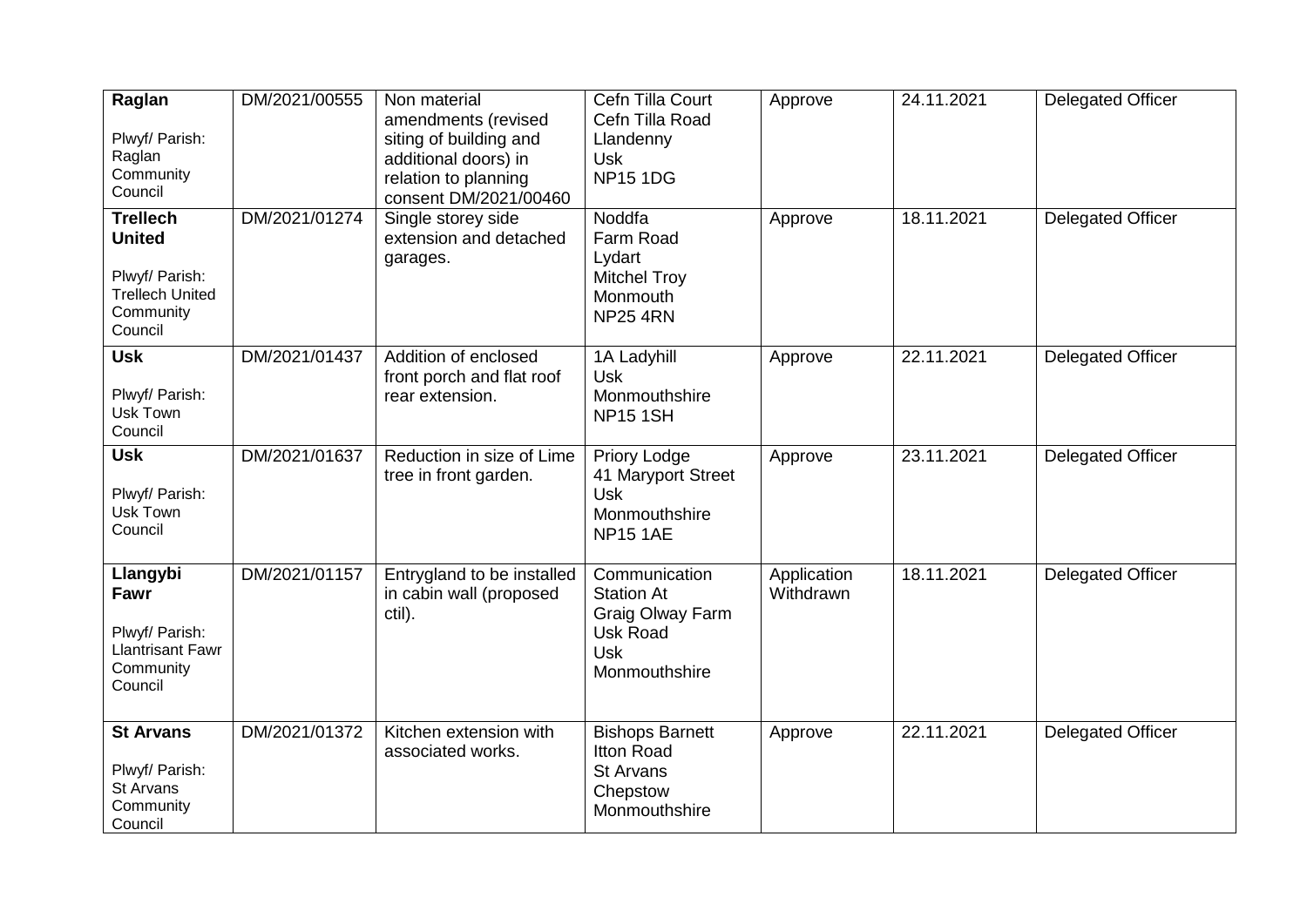|                                                                   |               |                                                                                                                                                                                                                                                                         | <b>NP16 6BQ</b>                                                                                            |         |            |                          |
|-------------------------------------------------------------------|---------------|-------------------------------------------------------------------------------------------------------------------------------------------------------------------------------------------------------------------------------------------------------------------------|------------------------------------------------------------------------------------------------------------|---------|------------|--------------------------|
| <b>St Kingsmark</b><br>Plwyf/ Parish:<br>Chepstow Town<br>Council | DM/2021/01442 | Single story extension.                                                                                                                                                                                                                                                 | 4 Alcove Wood<br><b>Bayfield</b><br>Chepstow<br>NP <sub>16</sub> 6DT                                       | Approve | 22.11.2021 | <b>Delegated Officer</b> |
| <b>St Kingsmark</b><br>Plwyf/ Parish:<br>Chepstow Town<br>Council | DM/2021/01694 | Discharge of conditions<br>3, 4, 5 (details of<br>proposed external<br>finishes, details of<br>mitigation proposals,<br>details of biodiversity<br>enhancement through<br>the installation of one bat<br>box and one bird box) of<br>planning consent<br>DM/2021/00263. | Chepstow<br>Comprehensive<br>School<br><b>Welsh Street</b><br>Chepstow<br>Monmouthshire<br><b>NP16 5LR</b> | Approve | 19.11.2021 | <b>Delegated Officer</b> |
| <b>St Marys</b><br>Plwyf/ Parish:<br>Chepstow Town<br>Council     | DM/2021/00435 | LBC - Repair work to<br>roof and improvements,<br>to stop rain water finding<br>its way into the building.                                                                                                                                                              | 4 St Mary Street<br>Chepstow<br>Monmouthshire<br><b>NP16 5EU</b>                                           | Approve | 23.11.2021 | <b>Delegated Officer</b> |
| <b>St Marys</b><br>Plwyf/ Parish:<br>Chepstow Town<br>Council     | DM/2021/00708 | LBC - Replacement of<br>roof to existing rear<br>extension following<br>damage caused by an<br>explosion at the<br>neighbouring property.                                                                                                                               | 37 Lower Church<br><b>Street</b><br>Chepstow<br>Monmouthshire<br><b>NP16 5HJ</b>                           | Approve | 22.11.2021 | <b>Delegated Officer</b> |
| Larkfield<br>Plwyf/ Parish:<br>Chepstow Town<br>Council           | DM/2021/01888 | Remove to as near to<br>ground level as possible<br>3 small ash trees<br>infected with ash dieback<br>in orchard, and remove<br>dead holly in northern<br>corner.                                                                                                       | Gwentlands<br><b>Bulwark Road</b><br>Chepstow<br>Monmouthshire<br><b>NP16 5JE</b>                          | Approve | 23.11.2021 | <b>Delegated Officer</b> |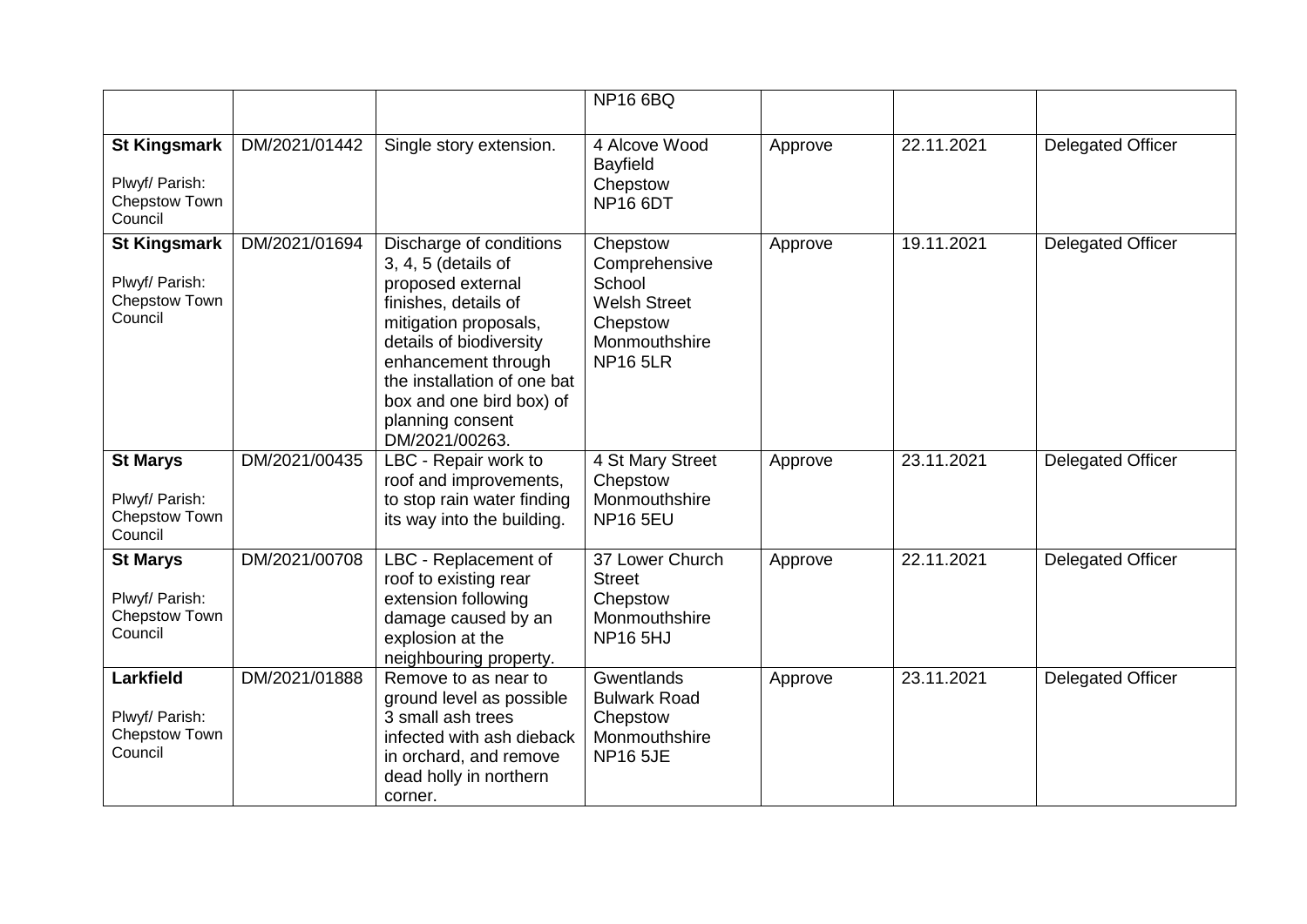| <b>Caldicot</b><br><b>Castle</b><br>Plwyf/ Parish:<br><b>Caldicot Town</b><br>Council | DM/2021/01558 | The application is for a<br>rear single storey flat<br>roofed extension<br>attached to the existing<br>conservatory to form a<br>wet room under part M of<br>the building regulations.<br>The extension has been<br>designed for future<br>wheelchair use. | 30 Church Road<br>Caldicot<br>Monmouthshire<br><b>NP26 4HN</b>                                      | Approve | 19.11.2021 | <b>Delegated Officer</b> |
|---------------------------------------------------------------------------------------|---------------|------------------------------------------------------------------------------------------------------------------------------------------------------------------------------------------------------------------------------------------------------------|-----------------------------------------------------------------------------------------------------|---------|------------|--------------------------|
| <b>Portskewett</b><br>Plwyf/ Parish:<br>Portskewett<br>Community<br>Council           | DM/2019/01485 | Discharge of conditions 5<br>and 11 of planning<br>consent DM/2018/00696<br>(drainage strategy)                                                                                                                                                            | <b>Land Development</b><br>South Of Crick Road<br><b>Crick Road</b><br>Portskewett<br>Monmouthshire | Approve | 20.11.2021 | <b>Delegated Officer</b> |
| <b>Portskewett</b><br>Plwyf/ Parish:<br>Portskewett<br>Community<br>Council           | DM/2020/00321 | Discharge of conditions;<br>7 (Barn Own Mitigation<br>Strategy), 8 (Green<br>Infrastructure), 10<br>(Construction Ecological<br>Management Plan) and<br>16 (Landscape<br>Management Plan).<br>Relating to application<br>DM/2018/00696.                    | Land Development<br>South Of Crick Road<br><b>Crick Road</b><br>Portskewett<br>Monmouthshire        | Approve | 19.11.2021 | <b>Delegated Officer</b> |
| <b>Portskewett</b><br>Plwyf/ Parish:<br>Portskewett<br>Community<br>Council           | DM/2021/01286 | Discharge of conditions<br>6, 12, 13, 14, 17 and 18<br>of outline planning<br>consent DM/2018/00696.                                                                                                                                                       | <b>Land Development</b><br>South Of Crick Road<br><b>Crick Road</b><br>Portskewett<br>Monmouthshire | Approve | 19.11.2021 | Delegated Officer        |
| <b>Portskewett</b>                                                                    | DM/2021/01875 | Non material amendment<br>to planning decision                                                                                                                                                                                                             | <b>Land Development</b><br>South Of Crick Road                                                      | Approve | 19.11.2021 | <b>Delegated Officer</b> |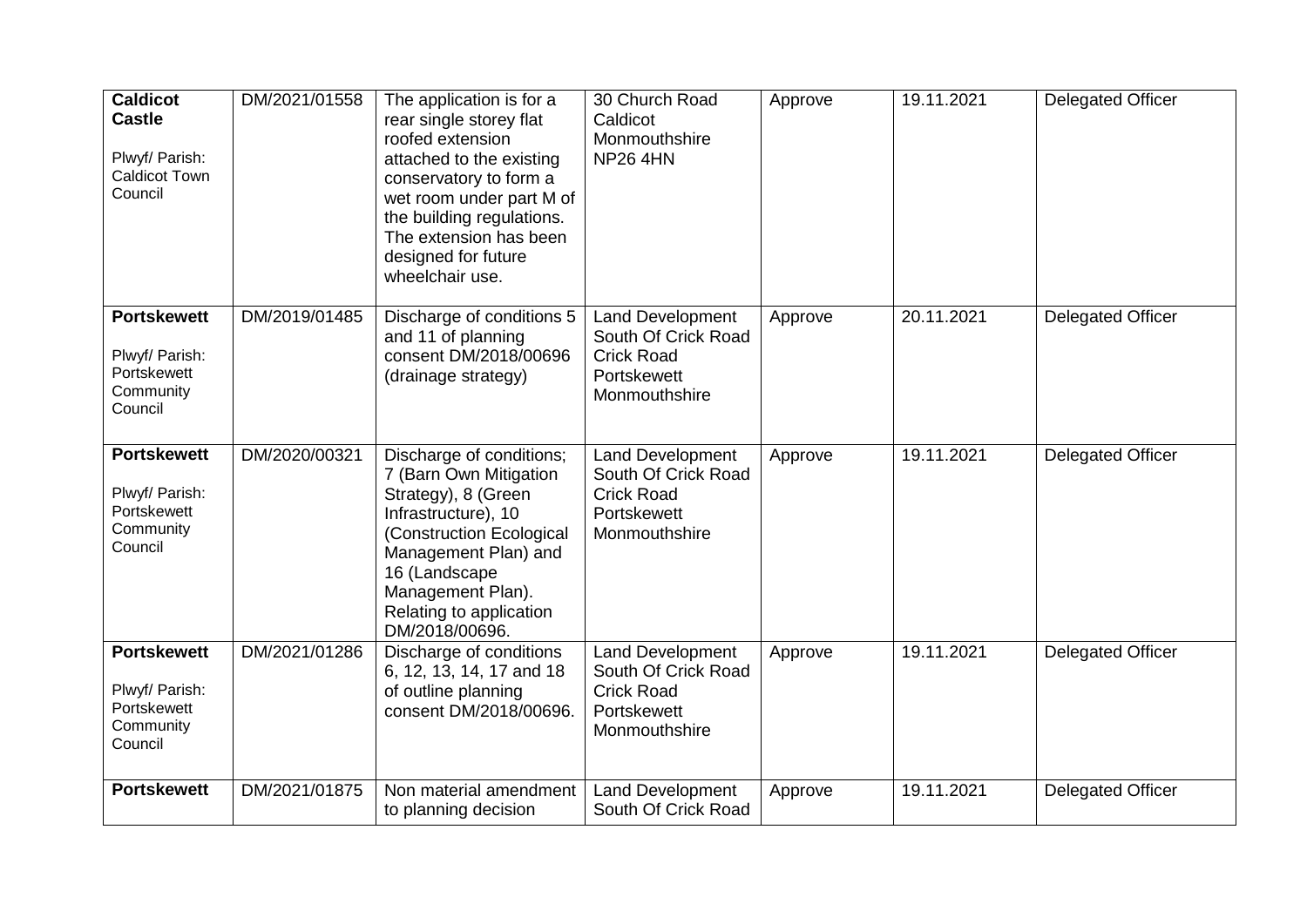| Plwyf/ Parish:<br>Portskewett<br>Community<br>Council                 |               | DM/2018/00696 (It is<br>proposed to amend the<br>wording of condition 5).                                                                                                                                                                                                                                             | <b>Crick Road</b><br>Portskewett<br>Monmouthshire                              |                          |            |                          |
|-----------------------------------------------------------------------|---------------|-----------------------------------------------------------------------------------------------------------------------------------------------------------------------------------------------------------------------------------------------------------------------------------------------------------------------|--------------------------------------------------------------------------------|--------------------------|------------|--------------------------|
| <b>Castle</b><br>Plwyf/ Parish:<br>Abergavenny<br><b>Town Council</b> | DM/2021/01385 | Modification of condition<br>3 of planning permission<br>DC/2015/00172 to<br>amend delivery hours.                                                                                                                                                                                                                    | <b>Aldi Stores</b><br>Monmouth Road<br>Abergavenny<br>Monmouthshire<br>NP7 5HF | Application<br>Withdrawn | 22.11.2021 | <b>Delegated Officer</b> |
| <b>Castle</b><br>Plwyf/ Parish:<br>Abergavenny<br><b>Town Council</b> | DM/2021/01647 | Proposal to remove<br>current bay window,<br>porch, canopy and<br>hipped gable roof and<br>replace with a new<br>rectangular bay window,<br>timber pergola style<br>porch and clad the front<br>of the gable end of the<br>dwelling in vertical<br>cladding creating a flat<br>gable to the front of the<br>property. | 5 Plas Derwen<br>Close<br>Abergavenny<br>Monmouthshire<br>NP7 9SQ              | Approve                  | 24.11.2021 | <b>Delegated Officer</b> |
| <b>Drybridge</b><br>Plwyf/ Parish:<br>Monmouth<br><b>Town Council</b> | DM/2021/01164 | Removal and relocation<br>of wall.                                                                                                                                                                                                                                                                                    | 12 Oaklands Drive<br>Rockfield<br>Monmouth<br>Monmouthshire<br><b>NP25 5DT</b> | Approve                  | 24.11.2021 | <b>Delegated Officer</b> |
| <b>Drybridge</b><br>Plwyf/ Parish:<br>Monmouth<br><b>Town Council</b> | DM/2021/01886 | Oak tree TPO 230/G5<br>Reduce side of tree over<br>property by 30%.                                                                                                                                                                                                                                                   | 40 Mid Summer<br>Way<br>Monmouth<br>Monmouthshire<br><b>NP25 5UT</b>           | Approve                  | 23.11.2021 | <b>Delegated Officer</b> |